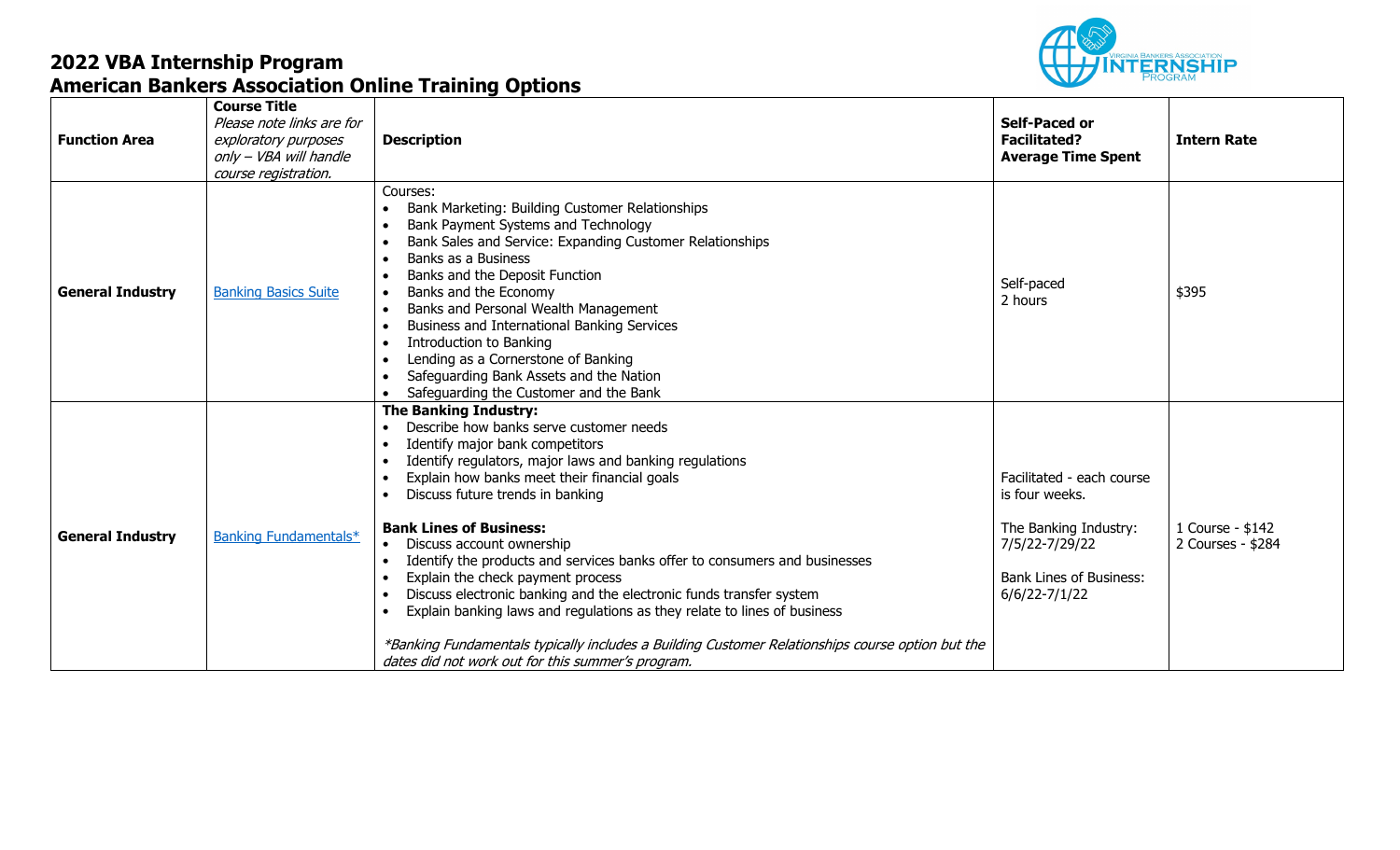

|                         | <b>Community Bank Suite:</b><br><b>Onboarding Basics</b>   | For new and prospective bankers, this suite of courses serves as an introduction to banks as a<br>business and covers deposits, lending, payments and technology, and security.<br>Courses:<br>Introduction to Banking<br>$\bullet$<br>Banks as a Business<br>Banks and the Deposit Function<br>$\bullet$<br>Lending as a Cornerstone of Banking<br>$\bullet$<br>Bank Payment Systems and Technology<br>Safeguarding the Customer and the Bank                                                                                                                                                                                                                                                                                                                              | Self-paced<br>1 hour, 12 minutes  | \$195 |
|-------------------------|------------------------------------------------------------|-----------------------------------------------------------------------------------------------------------------------------------------------------------------------------------------------------------------------------------------------------------------------------------------------------------------------------------------------------------------------------------------------------------------------------------------------------------------------------------------------------------------------------------------------------------------------------------------------------------------------------------------------------------------------------------------------------------------------------------------------------------------------------|-----------------------------------|-------|
| <b>General Industry</b> | <b>Community Bank Suite:</b><br><b>Sales Skills</b>        | This suite of courses includes lessons on relationship building and sales planning, with topics<br>including client portfolio management, creating sales portfolios, relationship sales and consultative<br>selling.<br>Courses:<br><b>Relationship Sales Suite</b><br>$\bullet$<br>o The Relationship Sales Process<br><b>Consultative Selling</b><br>$\circ$<br>Relationship Sales - Apply What You've Learned<br>$\circ$<br><b>Sales Planning Suite</b><br><b>Creating Sales Portfolios</b><br>$\circ$<br>Managing Client Portfolios<br>$\circ$<br>Planning a Call<br>$\circ$<br>Sales Planning - Apply What You've Learned<br>$\circ$                                                                                                                                   | Self-paced<br>35 minutes          | \$65  |
| <b>General Industry</b> | <b>Community Bank Suite:</b><br><b>Foundational Skills</b> | This training bundle groups courses by communication and frontline skills. Communication topics<br>include effective listening and body language. The teller basics suite covers cash handling,<br>customer service, bank security and more.<br>Courses:<br><b>Ethical Issues for Bankers</b><br>$\bullet$<br><b>Communication Basics Suite</b><br>Becoming a Better Listener<br><b>Communicating Effectively</b><br>$\circ$<br>The Importance of Body Language<br>$\circ$<br><b>Teller Basics Suite</b><br>$\bullet$<br>Cash Handling<br>$\circ$<br><b>Handling Checks</b><br>$\circ$<br><b>Processing Transactions</b><br>$\circ$<br>Providing Quality Customer Service<br>$\circ$<br>Robbery and Bank Security<br>$\Omega$<br>The Changing Role of the Teller<br>$\circ$ | Self-paced<br>5 hours, 40 minutes | \$155 |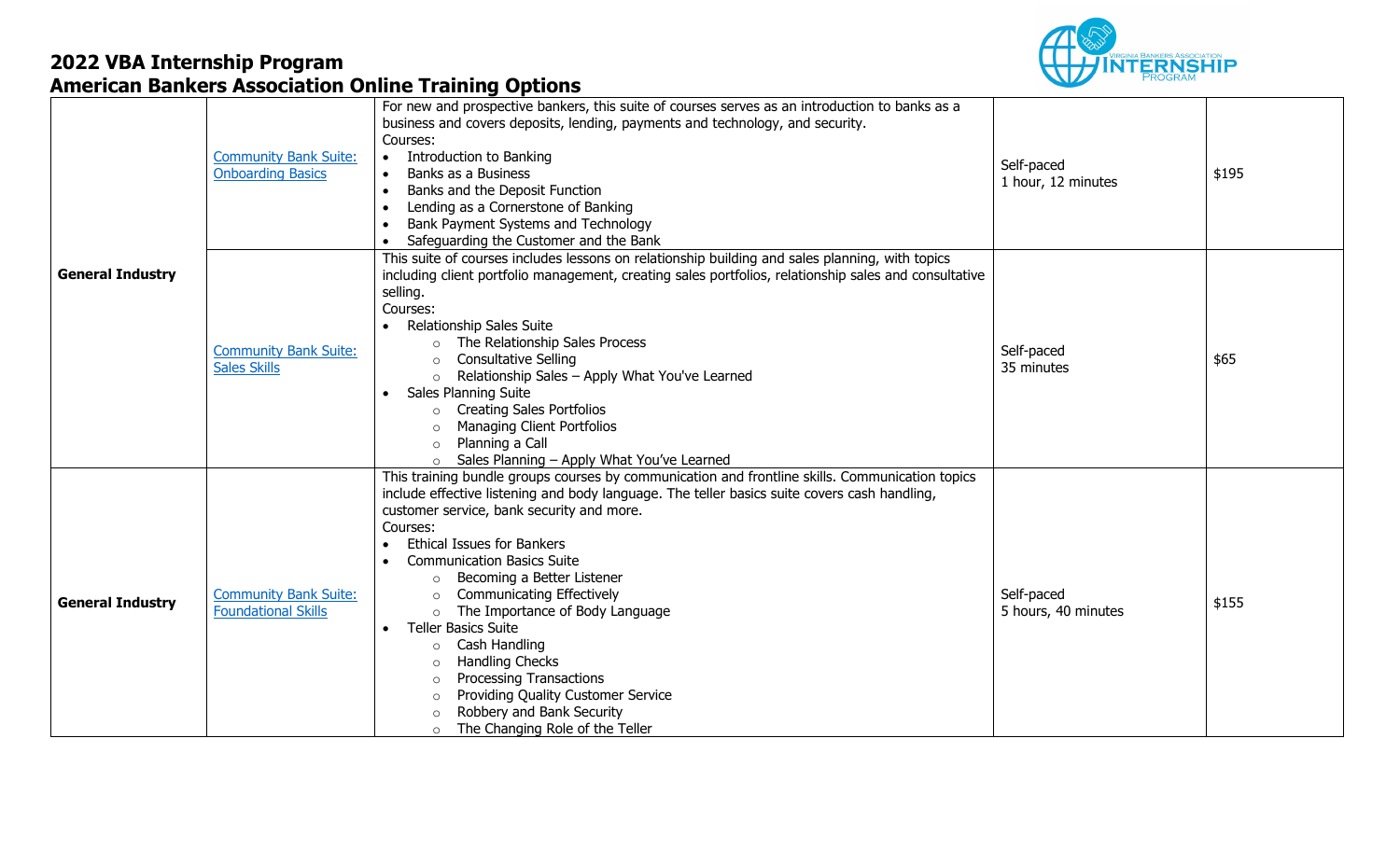

| <b>General Industry</b> | Understanding<br><b>Consumer Bank</b><br><b>Products Suite</b> | These eight courses help bankers understand and offer deposit and credit products suited to the<br>customer's need. Learn the distinguishing factors of retirement, investment and insurance<br>products, including estate planning and settlement services. Offers the details of digital products,<br>PFM tools and more.<br>Understanding Your Customer<br><b>Consumer Checking Accounts</b><br><b>Consumer Credit Products</b><br><b>Consumer Credit Products: Home Secured</b><br><b>Consumer Savings Accounts</b><br>Consumer Retirement, Investment and Insurance Products<br><b>Trust Products and Services</b><br>Digital Products and Services | Self-paced<br>1 hour, 20 minutes | \$115 |
|-------------------------|----------------------------------------------------------------|----------------------------------------------------------------------------------------------------------------------------------------------------------------------------------------------------------------------------------------------------------------------------------------------------------------------------------------------------------------------------------------------------------------------------------------------------------------------------------------------------------------------------------------------------------------------------------------------------------------------------------------------------------|----------------------------------|-------|
|-------------------------|----------------------------------------------------------------|----------------------------------------------------------------------------------------------------------------------------------------------------------------------------------------------------------------------------------------------------------------------------------------------------------------------------------------------------------------------------------------------------------------------------------------------------------------------------------------------------------------------------------------------------------------------------------------------------------------------------------------------------------|----------------------------------|-------|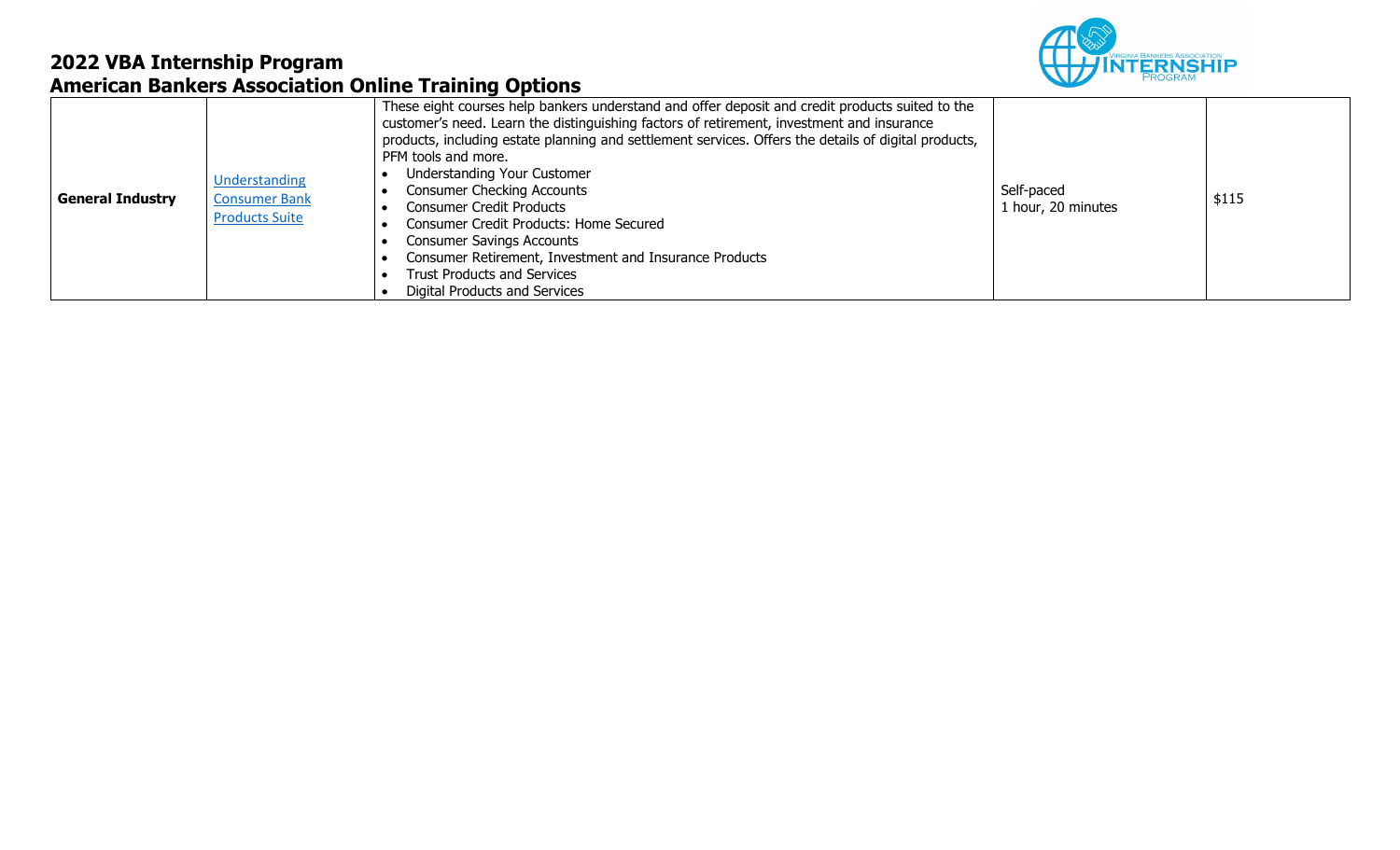

| <b>Function Area</b>                                     | <b>Course Title</b><br>Please note links are for<br>exploratory purposes<br>only - VBA will handle<br>course registration. | <b>Description</b>                                                                                                                                                                                                                                                                                                                                                                                                                                                                                                                        | <b>Self-Paced or Facilitated?</b><br><b>Average Time Spent</b> | <b>Intern Rate</b> |
|----------------------------------------------------------|----------------------------------------------------------------------------------------------------------------------------|-------------------------------------------------------------------------------------------------------------------------------------------------------------------------------------------------------------------------------------------------------------------------------------------------------------------------------------------------------------------------------------------------------------------------------------------------------------------------------------------------------------------------------------------|----------------------------------------------------------------|--------------------|
| <b>Marketing</b>                                         | Marketing in the Age of<br><b>Distraction</b>                                                                              | Gaining your customer's attention is one of the toughest challenges marketers face today. Best-<br>selling author and bank marketing expert John Oxford shows you how to use content, data and<br>branding to build a cohesive, multi-channel modern marketing campaign that will get—and keep—<br>your customers' attention.<br>Content Opportunities in Community Banking<br>Connecting With Your Audience in Community Banking<br>Conversion in Community Banking<br>Campaigns in Community Banking<br>Case Study in Community Banking | Self-paced<br>1 hour, 20 minutes                               | \$200              |
| <b>Payments</b>                                          | <b>Payments System</b><br><b>Training Suite</b>                                                                            | Technology has transformed your bank's business and how you connect with customers. This new<br>suite of courses covers demographics to CX, technology infrastructure, data analytics, plus how all<br>of this plays a crucial role in developing an effective payments strategy.<br>Payments System Emerging Products<br>Payments System Trends                                                                                                                                                                                          | Self-paced<br>1 hour, 20 minutes                               | \$195              |
| <b>Wealth</b><br><b>Management &amp;</b><br><b>Trust</b> | <b>Introduction to</b><br><b>Integrated Planning and</b><br><b>Advice</b>                                                  | This course provides an overview of the advisor's role in helping clients achieve their goals and<br>objectives.                                                                                                                                                                                                                                                                                                                                                                                                                          | Self-paced<br>20 minutes                                       | \$90               |
| Wealth<br><b>Management &amp;</b><br><b>Trust</b>        | <b>Introduction to</b><br><b>Investment Management</b>                                                                     | This course outlines the key components of investment management and provides a foundation<br>for understanding the investment management process and basic trust concepts.                                                                                                                                                                                                                                                                                                                                                               | Self-paced<br>25 minutes                                       | \$90               |
| Wealth<br><b>Management &amp;</b><br><b>Trust</b>        | <b>Introduction to Trust</b><br>Administration                                                                             | Explains the four key elements of trust administration. Explains the bank policy areas that guide<br>trust administration: pre-acceptance, account acceptance, administration, and account<br>termination. Explains trustee responsibilities in fulfilling the trust purpose in alignment with the<br>trust document. Reviews fiduciary asset management responsibilities. Describes fiduciary<br>requirements for the three primary regulatory account reviews.                                                                          | Self-paced<br>35 minutes                                       | \$90               |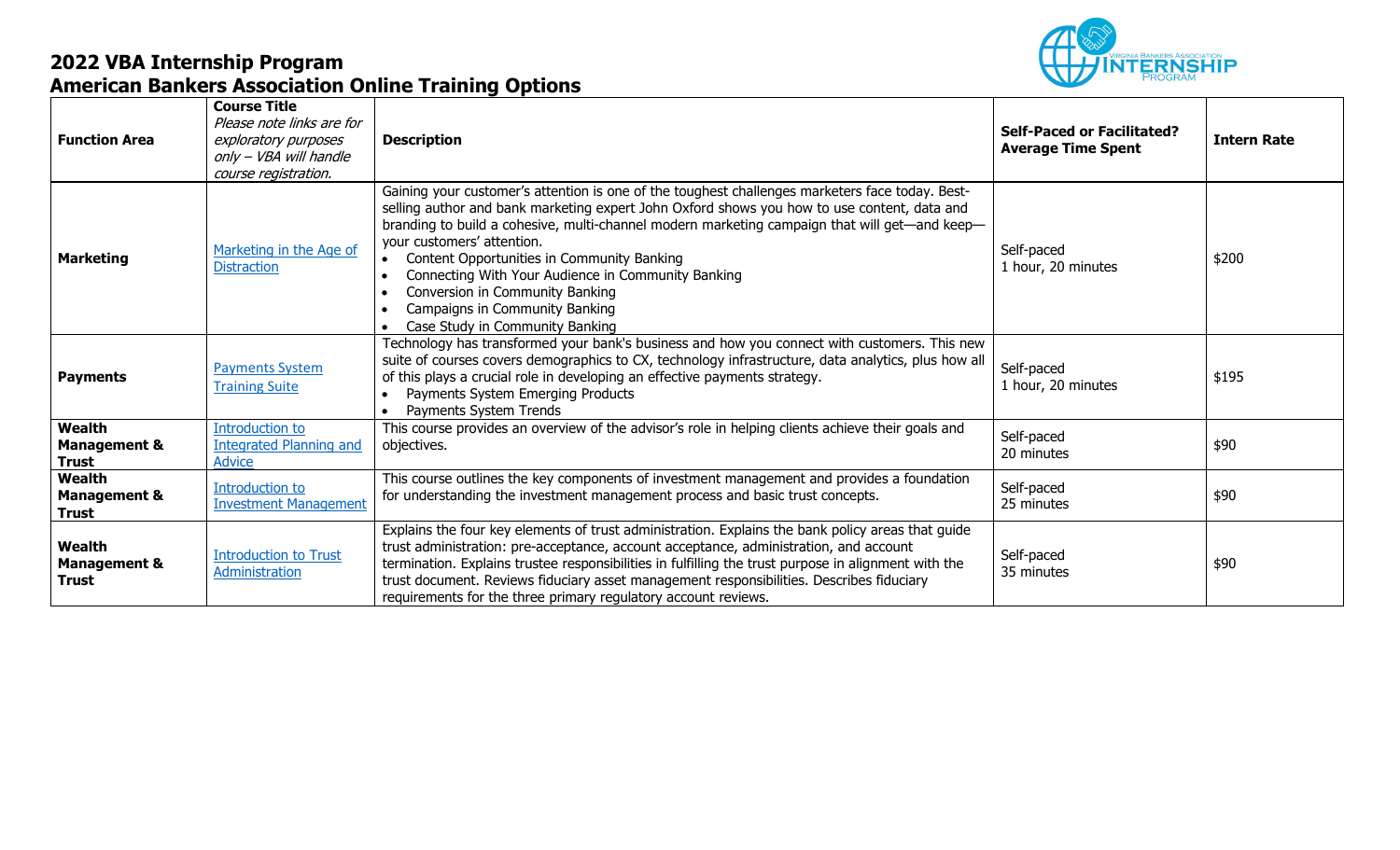

| <b>Function Area</b>             | <b>Course Title</b><br>Please note links are for<br>exploratory purposes<br>only - VBA will handle<br>course registration. | <b>Description</b>                                                                                                                                                                                                                                                                                                                                                                                                                                                                                                                                                                                                                                                                                                                                                                                                                                                                                                                                                                                                                                                                                                                                                                                                                                                                                                                                                                                                                                                                                                                                                                                                                                       | <b>Self-Paced or Facilitated?</b><br><b>Average Time Spent</b> | <b>Intern Rate</b> |
|----------------------------------|----------------------------------------------------------------------------------------------------------------------------|----------------------------------------------------------------------------------------------------------------------------------------------------------------------------------------------------------------------------------------------------------------------------------------------------------------------------------------------------------------------------------------------------------------------------------------------------------------------------------------------------------------------------------------------------------------------------------------------------------------------------------------------------------------------------------------------------------------------------------------------------------------------------------------------------------------------------------------------------------------------------------------------------------------------------------------------------------------------------------------------------------------------------------------------------------------------------------------------------------------------------------------------------------------------------------------------------------------------------------------------------------------------------------------------------------------------------------------------------------------------------------------------------------------------------------------------------------------------------------------------------------------------------------------------------------------------------------------------------------------------------------------------------------|----------------------------------------------------------------|--------------------|
|                                  | <b>Introduction to</b><br><b>Analyzing Financial</b><br><b>Statements</b>                                                  | Reviews terms and steps associated with analyzing financial statements. Explains how tax returns<br>report income and expenses from another perspective. Examines the computation and meaning of<br>four categories of financial ratios and how ratios are used to spot significant trends.                                                                                                                                                                                                                                                                                                                                                                                                                                                                                                                                                                                                                                                                                                                                                                                                                                                                                                                                                                                                                                                                                                                                                                                                                                                                                                                                                              | Self-paced<br>3 hours, 15 minutes                              |                    |
|                                  | <b>Fundamentals of Small</b><br><b>Business Banking Suite</b>                                                              | This suite of two courses explores the characteristics, expectations, and operational needs of<br>small businesses. Explore different small business types to better understand your clients and the<br>products and services that they typically need. Completing this suite helps develop the key skills<br>needed to create and sustain successful small business relationships. Through a blended-learning<br>approach with micro-lessons, practice exercises and toolkits, lessons can be applied on the job<br>immediately.<br>Courses:<br>• Small Business Basics: Explore the different small business industry types and their<br>corresponding traits and financial needs.<br>Small Business Operating and Life Cycle: Learns the steps of the operating cycle. Gain insight<br>into detecting a small business owner's banking product needs during each step of the<br>operating cycle and life cycle.                                                                                                                                                                                                                                                                                                                                                                                                                                                                                                                                                                                                                                                                                                                                       | Self-paced<br>45 minutes                                       |                    |
| <b>Small Business</b><br>Lending | <b>Small Business</b><br><b>Borrowing Suite</b>                                                                            | This suite of two courses, two exercises and two toolkits explore the unique characteristics of the<br>small business market that make it an attractive source of potential business for your bank.<br>Develop an understanding of the overall relationship between the borrowing cause, loan purpose,<br>and repayment source to better understand small business clients' credit needs. Completing this<br>suite develops the key skills needed to create and sustain successful small business relationships.<br>Through a blended-learning approach with micro-lessons, practice exercises and toolkits, lessons<br>can be applied on the job immediately.<br>Courses:<br>Knowing Your Small Business Clients: Understand the common characteristics and<br>expectations of small business owners in order to become a better banking partner. Learn the<br>banking needs of small business owners, why they borrow money, and how they typically<br>repay loans.<br>Knowing Your Small Business Clients - Apply What You've Learned: Practice identifying<br>common characteristics of small business owners and connecting them with solutions that<br>meet their needs.<br>Communicating Credit Decisions: This course guides you through best practices in<br>communicating credit approvals, opportunities, and counteroffers to your clients. Explore<br>possible reasons for a decline, and discover a model to help with communicating a decline.<br>Closing the Sale - Apply What You've Learned: Practice applying the skills and techniques<br>required to close and follow up on sales, and to communicate credit decisions effectively. | Self-paced<br>20 minutes                                       | \$280              |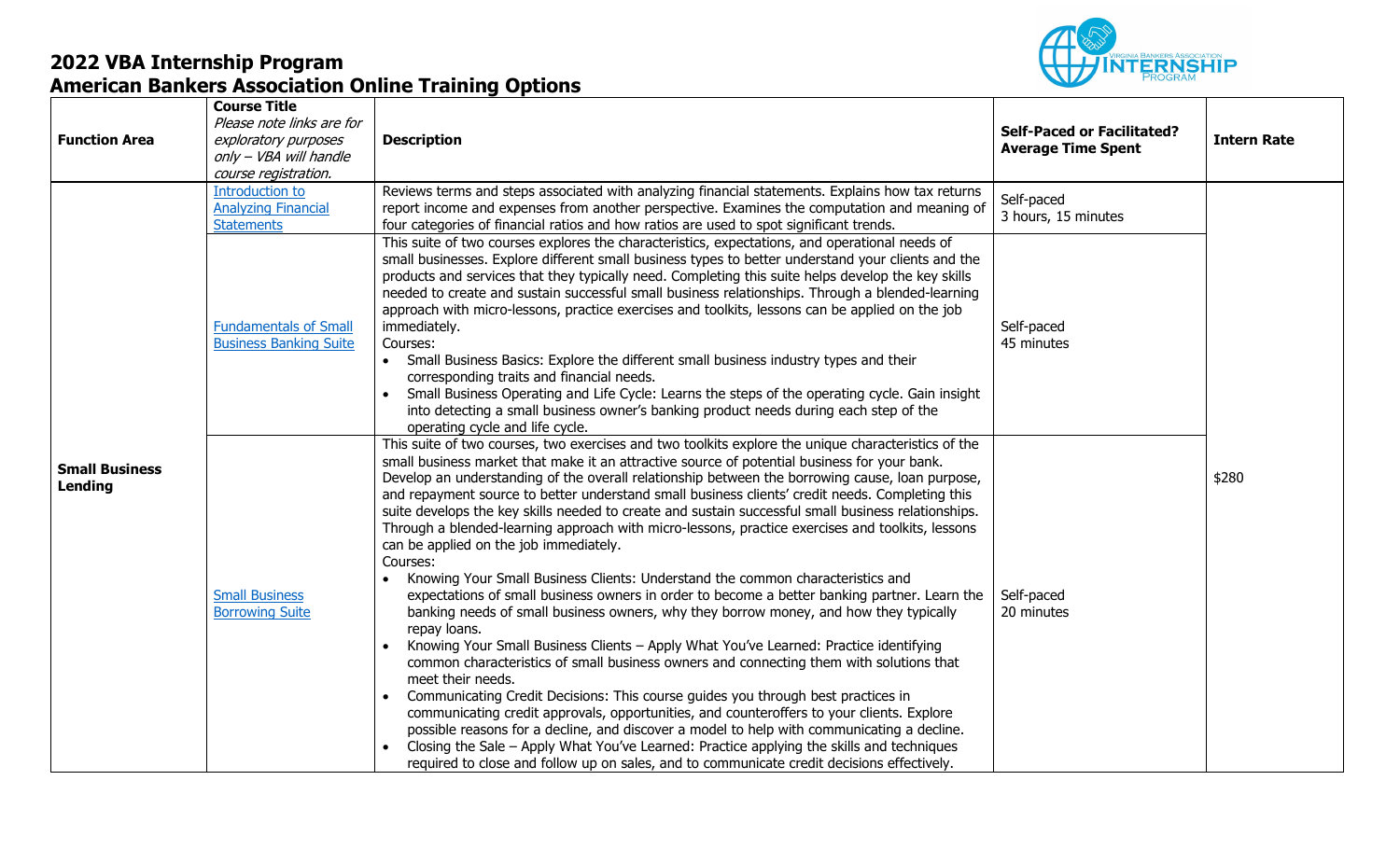

|                                                | Small Business Borrowing - Learner Toolkit: Learn practical applications to increase learning<br>retention and provides additional reference materials.<br>Small Business Borrowing – Coach's Toolkit: Learn the value of working with team members<br>to increase their learning retention; with plenty of additional reference materials.                                                                                                                                                                                                                                                                                                                                                                                                                                                                                                                                                                                                                                                                                                                                                                                                                                                                                                                                                                                                                                                                                                                                                                                                                                                                                                                                                                                                                                                                                                                                                                                              |                          |  |
|------------------------------------------------|------------------------------------------------------------------------------------------------------------------------------------------------------------------------------------------------------------------------------------------------------------------------------------------------------------------------------------------------------------------------------------------------------------------------------------------------------------------------------------------------------------------------------------------------------------------------------------------------------------------------------------------------------------------------------------------------------------------------------------------------------------------------------------------------------------------------------------------------------------------------------------------------------------------------------------------------------------------------------------------------------------------------------------------------------------------------------------------------------------------------------------------------------------------------------------------------------------------------------------------------------------------------------------------------------------------------------------------------------------------------------------------------------------------------------------------------------------------------------------------------------------------------------------------------------------------------------------------------------------------------------------------------------------------------------------------------------------------------------------------------------------------------------------------------------------------------------------------------------------------------------------------------------------------------------------------|--------------------------|--|
| <b>Small Business Products</b><br><b>Suite</b> | This suite of three courses, one exercise, and one toolkit deepens your product and market<br>knowledge so you can better match products with your clients' needs. Explore the features and<br>benefits of credit products, retirement products, and treasury management products. Completing<br>this suite develops the key skills needed to create and sustain successful small business<br>relationships. Through a blended-learning approach with micro-lessons, practice exercises and<br>toolkits, lessons can be applied on-the-job immediately.<br>Courses:<br>Presenting Credit Products: Gain the product and market knowledge needed for successfully<br>matching credit products with your small business clients' needs. Explore the features and<br>benefits of Lines of credit, term loans, business credit cards, letters of credit, and SBA-<br>quaranteed loans.<br>Presenting Retirement Products: Build your knowledge of the types of retirement plans<br>available to small businesses, and the advantages to small businesses of offering them. Get<br>tips for recommending the best retirement products for your small business clients including<br>IRAs, SEP IRAs, Simple IRA, 401ks, and Keoghs.<br>Presenting Treasury Management Products: Discover the treasury management products<br>available to your small business clients. Get tips for recommending appropriate Merchant<br>services, Cash management services, Information services, Collections and disbursements<br>services, and Fund management services to your clients.<br>Knowing Your Small Business Products - Apply What You've Learned: Practice matching your<br>knowledge of product features and benefits to your small business clients' needs.<br>Small Business Products - Learner Toolkit: This course guides you through practical<br>applications to increase learning retention and provides additional reference materials. | Self-paced<br>20 minutes |  |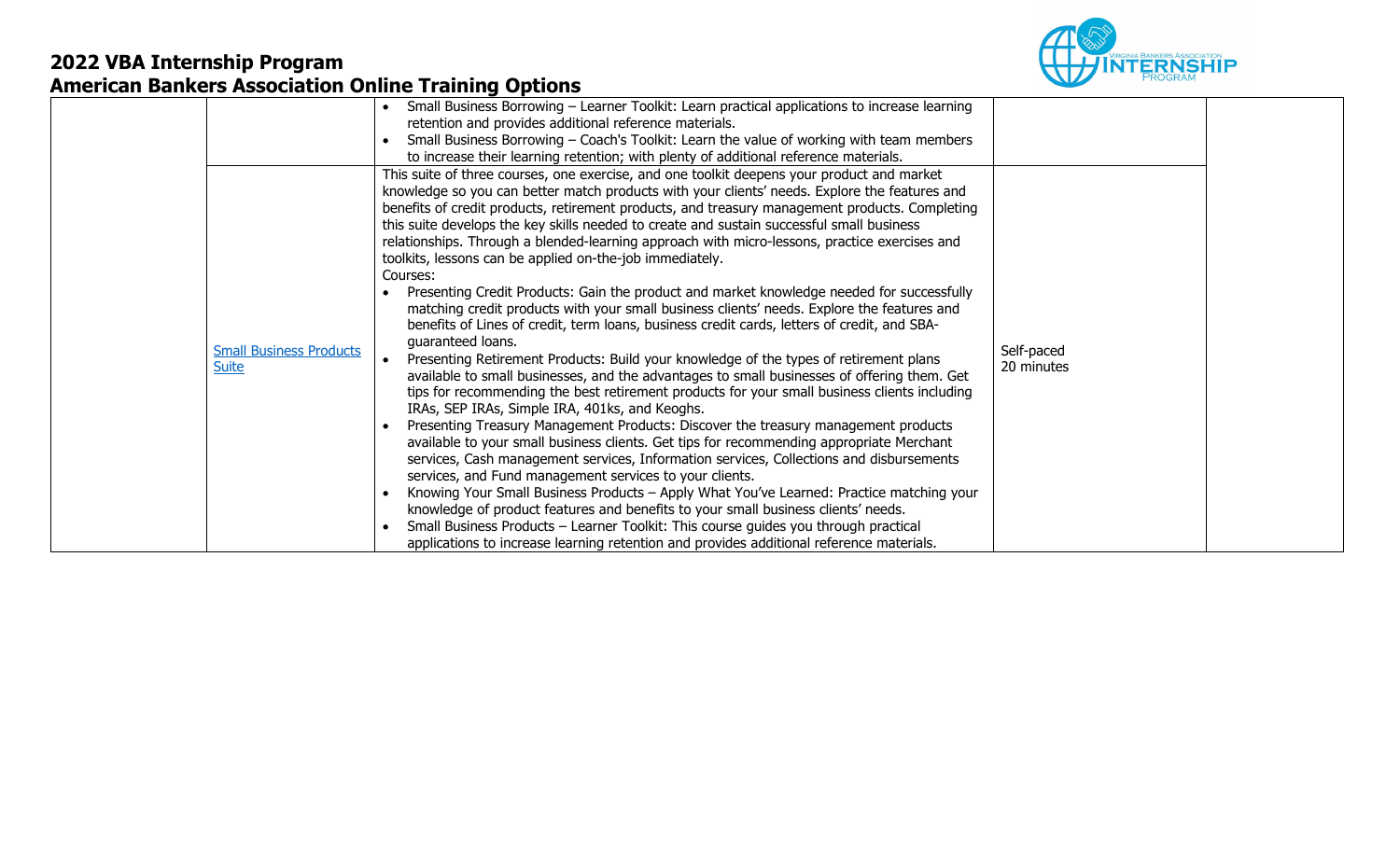

| <b>Function Area</b>                                                                                                                                        | <b>Course Title</b><br>Please note links are for<br>exploratory purposes<br>only - VBA will handle<br>course registration. | <b>Description</b>                                                                                                                                                                                                                                                                                                                                                                                                                                                                                                                                                | <b>Self-Paced or Facilitated?</b><br><b>Average Time Spent</b>                               | <b>Intern Rate</b> |
|-------------------------------------------------------------------------------------------------------------------------------------------------------------|----------------------------------------------------------------------------------------------------------------------------|-------------------------------------------------------------------------------------------------------------------------------------------------------------------------------------------------------------------------------------------------------------------------------------------------------------------------------------------------------------------------------------------------------------------------------------------------------------------------------------------------------------------------------------------------------------------|----------------------------------------------------------------------------------------------|--------------------|
|                                                                                                                                                             | <b>BSA/AML: Fundamentals</b>                                                                                               | Understand the basic elements of the Bank Secrecy Act (BSA), originally the Currency and Foreign<br>Transactions Act of 1970 but amended over time, and its associated compliance expectations.<br>This course covers the three states of money laundering and the requirements for a Bank Secrecy<br>Act compliance program. It also describes the key parts of a BSA/AML policy, explains the<br>importance of identifying customers, monitoring transactions, filing reports and retaining records,<br>and outlines the possible penalties for non-compliance. | Self-paced<br>30 minutes                                                                     | \$35               |
|                                                                                                                                                             | Community<br><b>Reinvestment Act</b>                                                                                       | Explains how regulators evaluate a bank's efforts to meet the credit needs of the assessment<br>area(s) it serves, and an overview of the bank examination categories and the ratings regulatory<br>agencies use to define a bank's performance. Describes the items a bank must keep in a public<br>file.                                                                                                                                                                                                                                                        | Self-paced<br>30 minutes                                                                     | \$35               |
|                                                                                                                                                             | <b>ECOA and Regulation B:</b><br>Overview                                                                                  | Provides an overview of purpose, applicability and prohibitions of the Equal Credit Opportunity Act<br>and Regulation B, and explains how the ECOA applies throughout the credit cycle and to all<br>creditor activity.                                                                                                                                                                                                                                                                                                                                           | Self-paced<br>35 minutes                                                                     | \$35               |
| Compliance*<br>*Must complete<br>four of the nine<br>compliance course<br>options to count<br>towards the VBA<br><b>Certificate of</b><br><b>Completion</b> | Reg CC: Funds<br>Availability Schedules*                                                                                   | Part of the Frontline Compliance series covering the mandatory training requirements on the EFAA<br>and Regulation CC, this course explains the maximum hold time periods—called funds availability<br>schedules— and how they vary by type.                                                                                                                                                                                                                                                                                                                      | Self-paced<br>27 minutes total<br>*participants will take all three<br>Reg CC courses listed | \$75               |
|                                                                                                                                                             | Reg CC: Exceptions to<br><b>Funds Availability</b><br>Schedules*                                                           | Part of the Frontline Compliance series on Regulation CC, this course explains the statutory<br>exceptions to the funds availability schedules that allow banks to hold funds beyond the general<br>maximum hold periods. It also covers case-by-case exception holds that occur when banks make<br>funds available sooner than required.                                                                                                                                                                                                                         |                                                                                              |                    |
|                                                                                                                                                             | Reg CC: Disclosures and<br>Notifications*                                                                                  | Part of the Frontline Compliance series designed to help students understand the basic<br>requirements of the EFAA and Regulation CC, this course covers certain disclosures and<br>notifications that help customers understand when money from deposits is available for their use,<br>and the requirements behind them.                                                                                                                                                                                                                                        |                                                                                              |                    |
|                                                                                                                                                             | <b>Fair Lending</b>                                                                                                        | Demonstrates how to avoid discriminatory and unfair lending practices when interacting with<br>clients. Examines the consequences of illegal discrimination and explains the key points in the<br>federal laws. Defines disparate treatment and disparate impact practices and identifies illegal<br>discrimination that should be avoided at common stages in the credit process.                                                                                                                                                                                | Self-paced<br>1 hour, 10 minutes                                                             | \$65               |
|                                                                                                                                                             | <b>Information Security and</b><br><b>Red Flags</b>                                                                        | Explains how to protect identifiable information from unauthorized access through cybersecurity<br>attacks. Explains how banks can ensure secure remote access is controlled and enforced, and<br>ways to handle information security breaches. Provides approaches to avoid falling victim to social<br>engineering and identity theft.                                                                                                                                                                                                                          | Self-paced<br>45 minutes                                                                     | \$65               |
|                                                                                                                                                             | <b>Office of Foreign Assets</b><br>Control (OFAC)                                                                          | Office of Foreign Assets Control (OFAC) provides key information relative to OFAC laws and<br>regulations that are part of bank employees' daily responsibilities. This course explains the overall<br>purpose and background of OFAC. It provides the purpose and use of the blocked persons list, as<br>well as the general guidelines for handling matched names and blocked funds.                                                                                                                                                                            | Self-paced<br>20 minutes                                                                     | \$35               |